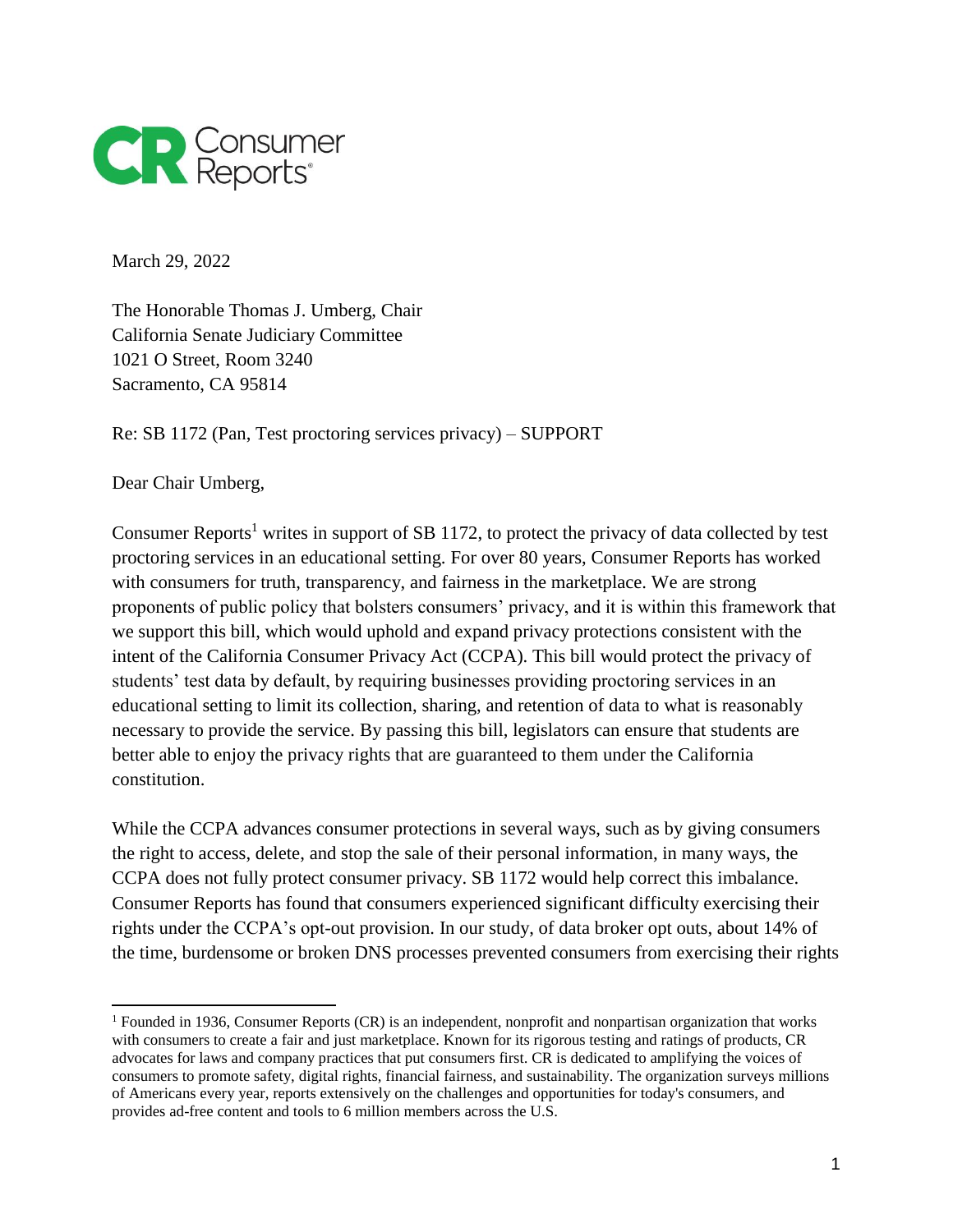under the CCPA.<sup>2</sup> Instead, privacy should be ensured by default.<sup>3</sup> Consumers need data minimization—meaning data collection that is reasonably necessary to operate the service requested by the consumer—which is included in this bill.<sup>4</sup> This is particularly important for testing software, because students typically do not have a choice as to whether they use it or not; they should be able to use it safely without having to take any additional action.

We also appreciate that the strong enforcement provisions will ensure that companies have appropriate incentives to comply—an issue brought into relief by non-compliance with respect to the CCPA, which currently lacks strong privacy enforcement provisions.<sup>5</sup>

Testing data clearly warrants these additional protections. Collecting and maintaining unnecessary data is a serious security risk.<sup>6</sup> This software collects video recordings, facial recognition data, and copies of ID cards, information which could be easily exploited for identity theft and fraud purposes.<sup>7</sup> But concerns about inappropriate disclosure go far beyond its potential misuse for the purposes of fraud. Aside from the inherent privacy interest in keeping this information private, its disclosure could lead to reputational or emotional harm. One student, for example, told Consumer Reports that the proctoring company Proctortrack had a video of her crying. Further, a Consumer Reports evaluation of Proctortrack software, leaked in a data breach, suggests that the company disregarded basic security practices. Particularly in light of these problems, these businesses should not be permitted to collect, maintain, and share data unnecessarily.<sup>8</sup>

For these reasons, we support SB 1172, and urge your aye vote.

Sincerely,

Maureen Mahoney Senior Policy Analyst

 <sup>2</sup> *California Consumer Privacy Act: Are Consumers' Digital Rights Protected?*, Consumer Reports (Oct. 1, 2020), https://advocacy.consumerreports.org/press\_release/consumer-reports-study-finds-significant-obstacles-toexercising-california-privacy-rights/.

<sup>3</sup> *Model State Privacy Act*, Consumer Reports (Feb. 23, 2021),

https://advocacy.consumerreports.org/research/consumer-reports-model-state-data-privacy-act/.

<sup>4</sup> *California Consumer Privacy Act: Are Consumers' Digital Rights Protected?*, *supra* note 2.

<sup>5</sup> Maureen Mahoney, *Many Companies Are Not Taking the California Consumer Privacy Act Seriously—The* 

*Attorney General Needs to Act*, (Jan. 9, 2020), https://medium.com/cr-digital-lab/companies-are-not-taking-thecalifornia-consumer-privacy-act-seriously-dcb1d06128bb.

<sup>6</sup> Compl., *FTC v. Infotrax Systems L.C.*, at ¶ 10 (Jan. 6, 2020),

https://www.ftc.gov/system/files/documents/cases/162\_3130\_infotrax\_complaint\_clean.pdf.

<sup>7</sup> Angela Chen, *Why a DNA Data Breach Is Much Worse than a Credit Card Leak*, The Verge (Jun. 6, 2018), https://www.theverge.com/2018/6/6/17435166/myheritage-dna-breach-genetic-privacy-bioethics.

<sup>8</sup> See, Thomas Germain, *Poor Security at Online Proctoring Company May Have Put Student Data at Risk* (Dec. 10, 2020), https://www.consumerreports.org/digital-security/poor-security-at-online-proctoring-companyproctortrack-may-have-put-student-data-at-risk-a8711230545/.